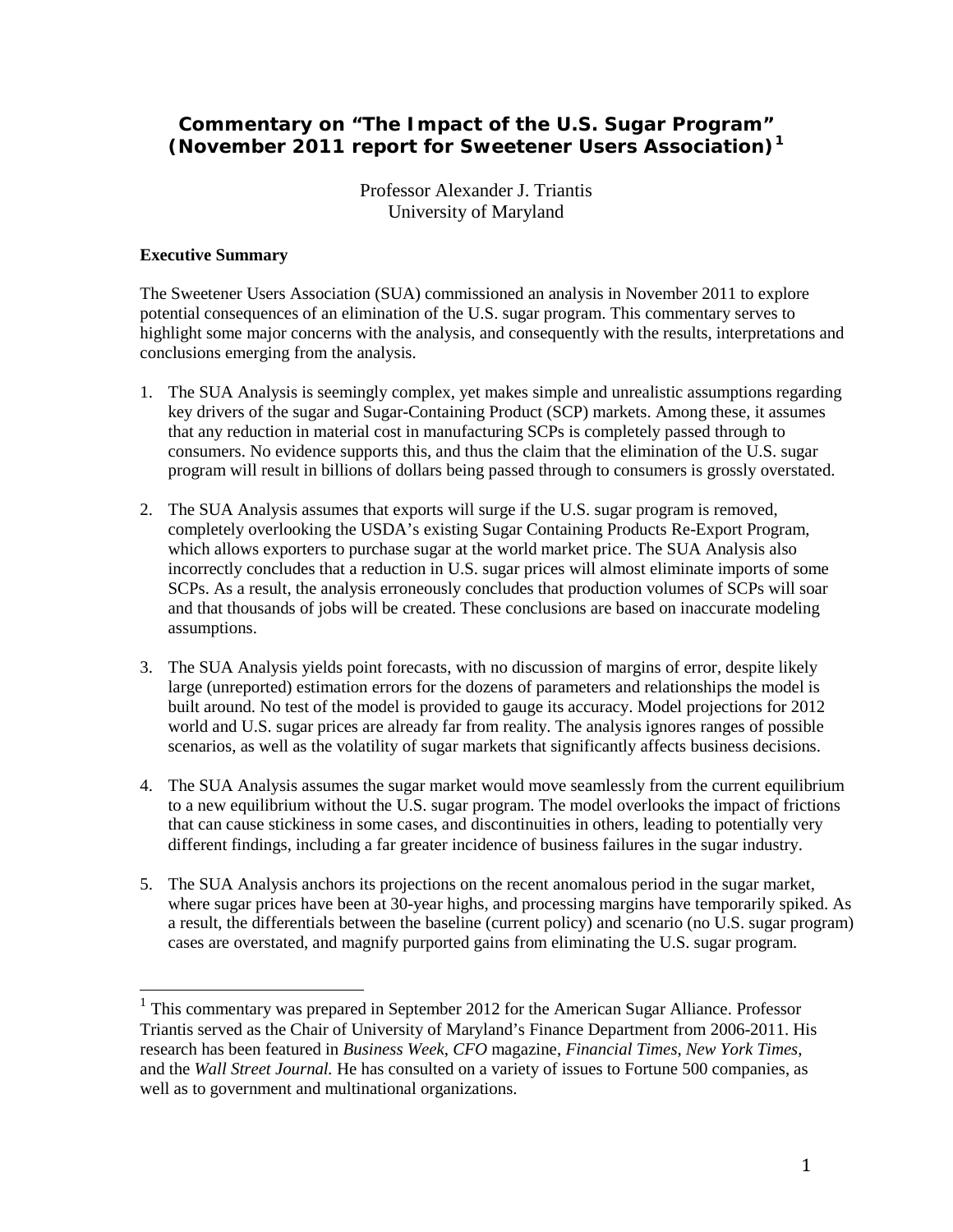#### **Overview of SUA Analysis**

In November 2011, a report was released entitled "The Impact of the U.S. Sugar Program." This report, authored by Drs. Beghin and Elobeid from Iowa State University, outlines an analysis prepared for the Sweetener Users Association (hereafter referred to as the SUA Analysis), and presents results obtained from this analysis. The report includes a description of the "Major Modifications to the FAPRI Sugar Models for the SUA Analysis" (section 4.3, beginning on page 12).

While the model integrates a large set of relationships on the supply and demand sides of the sugar market, the model's apparent complexity belies the simplicity in which some fundamental components are treated, potentially obfuscating the true drivers of the key results, and providing a false sense of confidence in the predictions of the model. This commentary serves to highlight some major concerns with the analysis, and consequently with the results, interpretations and conclusions emerging from the analysis.

# **The Nature of the Model and of Its Predictions**

While models that interrelate various components of an economy are of theoretical interest, one must be very cautious in inferring that complexity translates into a high level of confidence in predictions emerging from such models. The SUA Analysis suffers from many weaknesses, which are grouped together below into five key issues. Each is explained in greater detail in a separate section below.

- 1. The SUA Analysis is based on a partial-equilibrium model. In simple terms, this means that many aspects of the economy are not modeled explicitly, and simplifying assumptions are instead used to represent those omitted parts of the economic system. Of particular concern is the use of overly simplistic assumptions related to the management of businesses in the sugar containing products (SCP) industries and in sugar growing and production. For instance, the SUA Analysis assumes that any reduction in material cost is completely passed through to consumers as a price decrease, that imports of some SCPs will greatly subside based on a lower cost of U.S. sugar regardless of other critical variables, and that employment is directly related to production volume.
- 2. The analysis uses standard modeling equations for food exports, ignoring that USDA's existing Sugar-Containing Products Re-Export Program allows U.S. food manufacturing companies to buy sugar at the world price from refiner participants for use in products that will be exported back into the world market. The SUA Analysis erroneously projects there would be a huge increase in exports if the U.S. sugar program were eliminated. Since sugar can already be purchased at the world market price, there should be no measurable change to SCP exports.
- 3. The SUA Analysis employs a model that is deterministic, yielding point forecasts of various measures (e.g., prices, production, exports, imports, and jobs) for each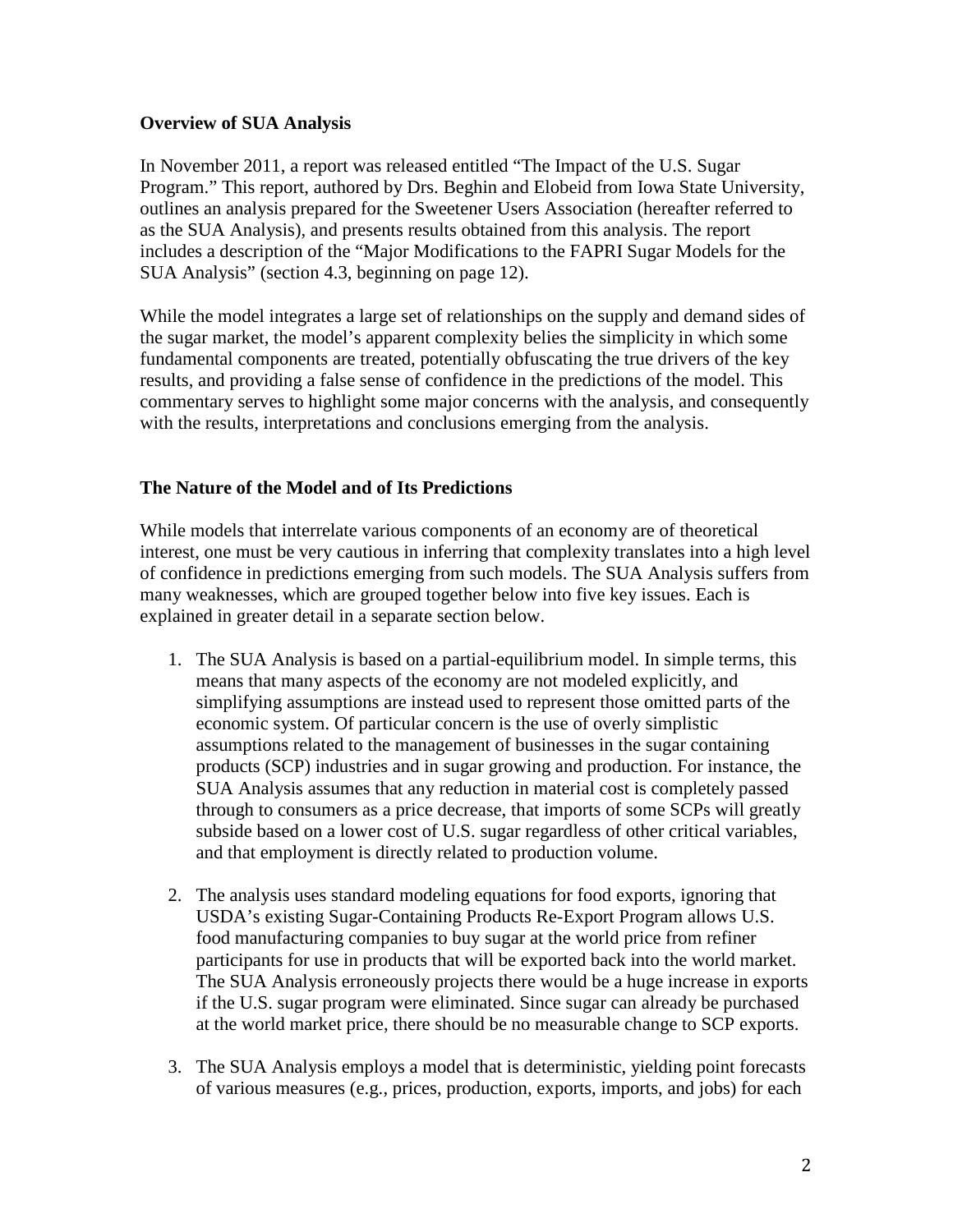of the next ten years. No information is provided regarding confidence intervals for the results. With a large number of input parameters in the model, each of which may be subject to significant estimation error, the overall model results are likely to have low accuracy. Furthermore, the model has not been validated through back testing, and there are already indications that it may lack predictive power. Moreover, the model in general does not capture volatility of prices and quantities such as demand and supply, all of which can have an important effect on business decisions regarding production and employment.

- 4. The SUA Analysis assumes the sugar market would move seamlessly from the current equilibrium to a new equilibrium without the U.S. sugar program. The model overlooks the impact of frictions that can cause stickiness in some cases, and discontinuities in others, leading to potentially very different findings, including a far greater incidence of business failures in the sugar industry.
- 5. The SUA Analysis anchors its projections on the recent anomalous period in the sugar market, where sugar prices have been at 30-year highs, and processing margins have temporarily spiked. As a result, the differentials between the baseline (current policy) and scenario (no U.S. sugar program) cases are overstated, and magnify purported gains from eliminating the U.S. sugar program.

#### **Critical Oversimplifications in the SUA Analysis**

The partial-equilibrium model that forms the basis of the SUA Analysis imposes questionable simplifications rather than trying to explicitly model particular aspects of the economy. In general, it is understandable why simplifications need to be made in models in order to make the analysis more tractable. However, it is important to be aware of what key elements are ignored or simplified so that one can understand whether these simplifying assumptions may be instrumental in driving particular results. As the Wikipedia entry on partial equilibria notes: "The stringency of the simplifying assumptions inherent in this approach make the model considerably more tractable, but may produce results which, while seemingly precise, do not effectively model real world economic phenomena." Thus, despite the various components modeled in the SUA Analysis, which may make it appear "seemingly precise", there are several critical missing or mis-specified components.

• Most importantly, the SUA Analysis does not attempt to carefully model the behavior of SCP companies, which are central to the economic system being considered. One of the simplistic assumptions imposed is that, by assuming a constant profit margin, SCP companies pass on their entire cost savings to customers. By the authors' own admission, "this approach abstracts from explicitly modeling the food wholesale and retail pricing behavior." In other words, it is not only a matter of missing how SCP companies price their products, but also understanding the impact of retail sector (e.g., supermarket) pricing behavior. There is no attempt to reconcile the pass-through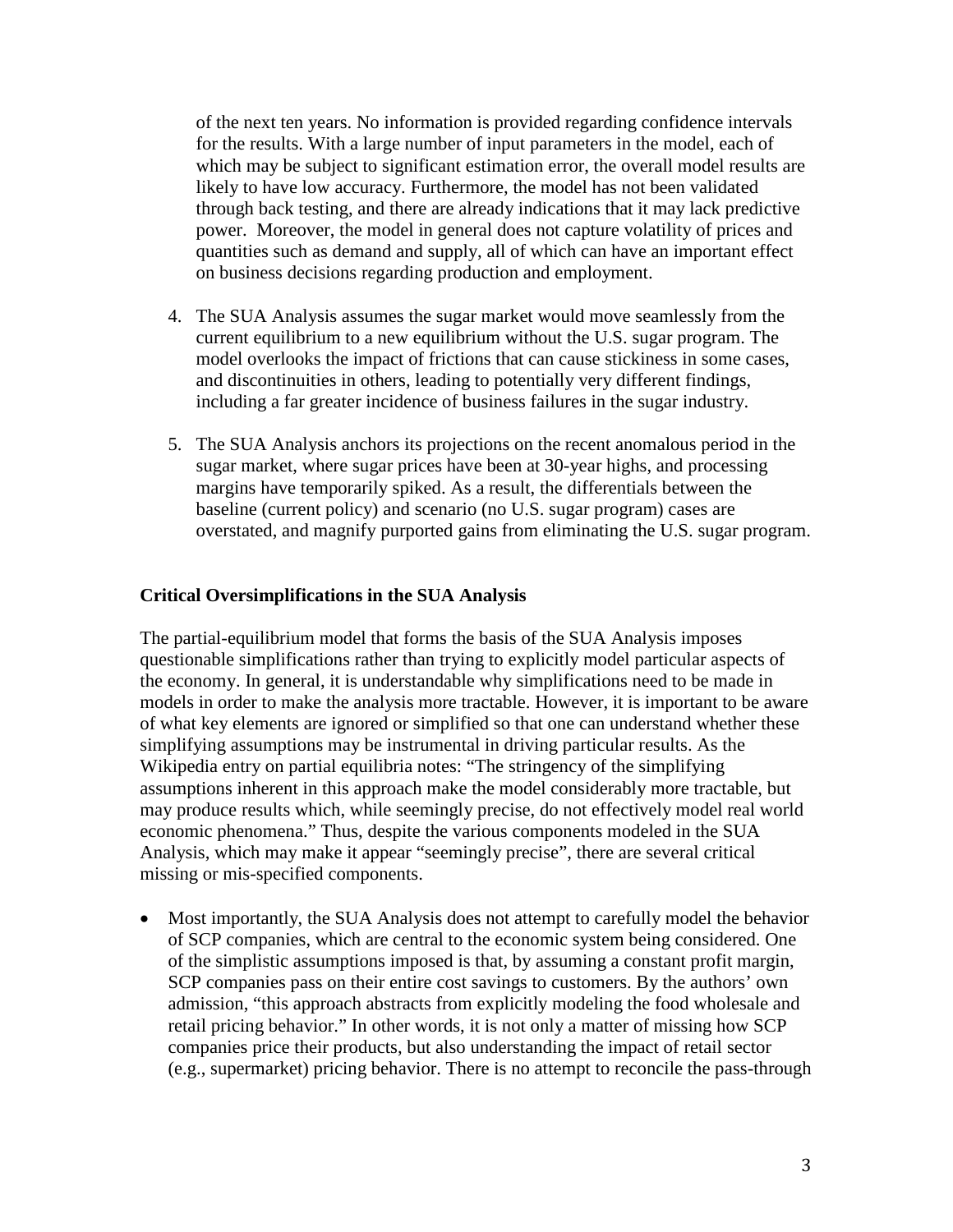assumption with historical retail pricing data that does not support such pricing behavior.

Interestingly, similar claims of passing through lower costs to consumers were also made in discussions surrounding the 2006 EU sugar policy reform. In reviewing the consequences of the policy reform in Europe, Chatenay (2012) cites a European Court of Auditors' report that concludes that most of the cost savings due to price reductions in sugar were added to the profit margins of industrial producers rather than being passed on to the consumer. If the potential gains from lower production costs go to the SCP companies rather than to consumers, the indirect effect of lower prices leading to higher demand will not materialize, and thus neither will the consequential effect of additional jobs being created in the SCP industry, as assumed in the SUA Analysis.

- U.S. SCP food manufacturers and retailers also decide which products to manufacture in the U.S. versus importing from abroad. These decisions are made considering a large number of factors, including labor costs, taxes, various types of regulation, and numerous operational and supply chain issues. Various tradeoffs are made not only on the basis of relative cost advantages, but also in terms of differential risks. As a result, it is hard to fathom that some U.S. SCP food manufacturing sectors would reduce their imports by almost 90% within two years of an elimination of the U.S. sugar program. The fact that the SUA Analysis arrives at this conclusion points to their model making overly simplified assumptions that would drive such results.
- The SUA Analysis also assumes that employment grows and contracts with the scale of production (which in turn is driven by prices). This assumption is again made for simplicity, but without any evidence to support it, despite this being a critical assumption behind the employment results. Companies often cut employment despite increases in production. While production and revenue growth can help to support jobs, if higher competition or cost increases lead to compressed profit margins, or if economic and industry uncertainty is high, employment increases may not materialize.
- The lack of any business modeling also extends to the sugar industry. The authors assume that incentives are given by processors to farmers to increase acreage planted despite declining margins. The authors recognize that this is "somewhat contrived" (page 11) as beet farming and processing are vertically integrated in cooperatives (and this is also frequently true for sugar cane processing as well). The model also doesn't properly capture capacity limitations in the refining industry, and the decision making process involved in planning capacity expansions, which includes a consideration of input and output price volatility, as will be discussed below.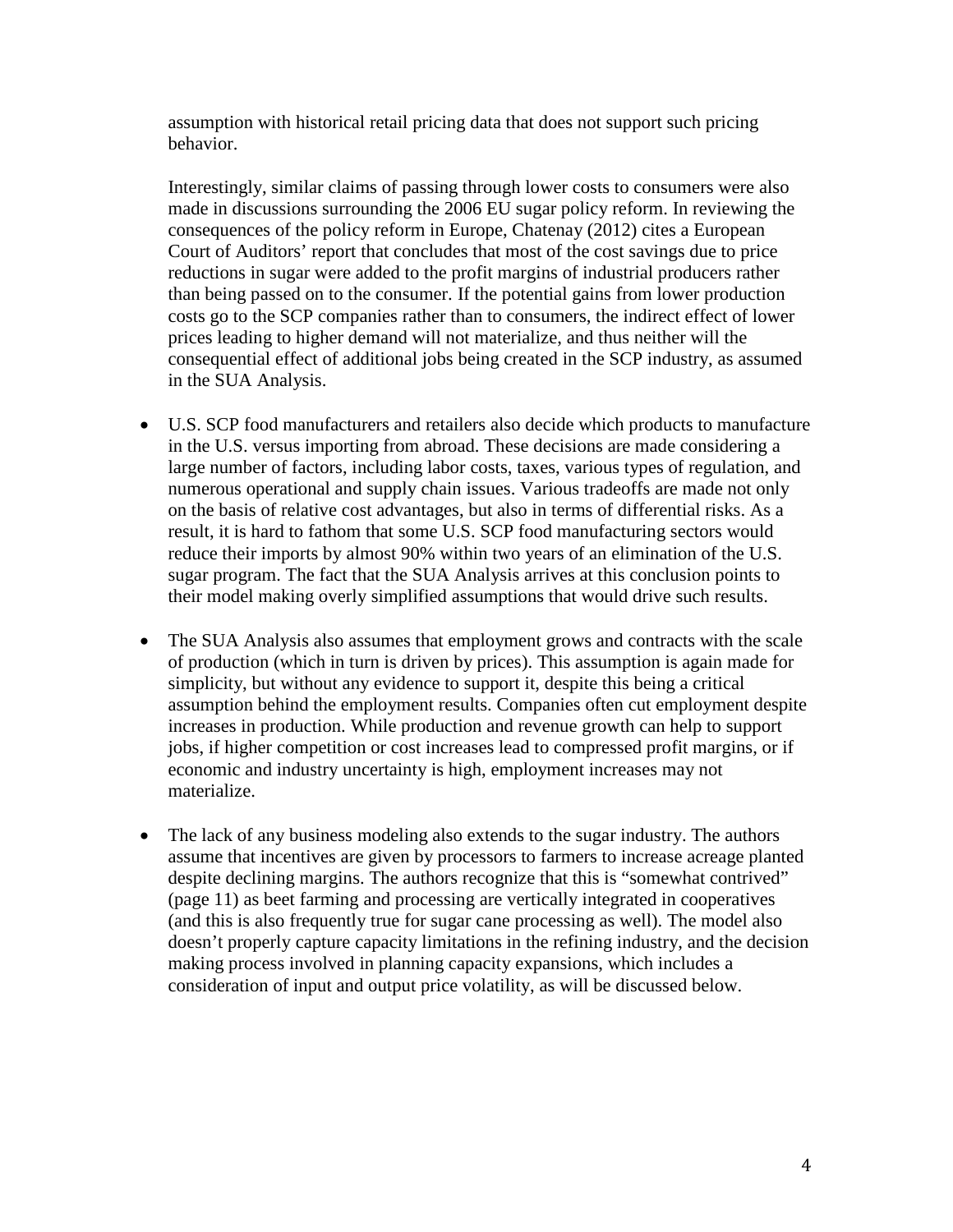#### **Re-Export Program Ignored in SUA Analysis**

The SUA Analysis uses standard equations to model exports of SCPs, presumably consistent with how other exports are typically modeled. This completely ignores the USDA's Sugar-Containing Products Re-Export Program. This program allows U.S. food manufacturing companies to buy sugar at the world price from any of the refiner participants or their agents for use in products that will be exported back into the world market. The purpose of this program, as articulated by the USDA, is to allow U.S. SCP manufacturers to compete on a level playing field in the world marketplace. Thus, export volumes should not be related to the domestic sugar price, and should not change as a result of elimination of the U.S. sugar program.

The SUA Analysis instead finds that removal of the U.S. sugar program would increase the dollar volume of some SCP exports by over 25%. There is no mention of the SCP Re-Export program in the report, and no attempt to incorporate this important feature of the export market in the SUA Analysis. This vital omission drives in large part the overall results of the SUA Analysis. Much higher SCP production volumes are obtained due to the assumption of increased exports, and so is the overall increase in employment.

# **SUA Analysis Uses a Deterministic Model to Capture a Volatile Market**

The SUA Analysis employs a model that is deterministic. The purpose of the model is to provide single point forecasts of various measures (e.g., prices, production, exports, imports, and jobs) for each of the next ten years. This type of analysis is designed to present a single average, or most likely, path of how the world may evolve. There are three key concerns with this type of analysis.

The first concern is that anyone using these results to make a decision – whether for policy decisions at the government level, or for management decisions at a business level – would want to know what confidence intervals surround these forecasts. A prediction that production in the baseline case will increase by 5% and in the scenario case will increase by 10% will be compelling if each of these predictions have  $a +/1$ % margin of error (e.g., 95% of the time). But, if the margins of error are  $+/-10\%$ , the point estimates would be largely uninformative, the production rates in the two cases would not be considered reliably different, and one certainly would not have confidence in basing a major decision on this evidence.

The SUA Analysis provides no information regarding confidence intervals for the results. Nor does it even provide information on confidence intervals for the estimation of dozens (likely more than one hundred) parameters that are needed to generate the forecasts in the model. For instance, there are numerous elasticity parameters that are inputs into the model. These determine, for example, how price changes translate into demand changes in the model. The authors choose a particular set of elasticity estimates without reporting the standard error of each of these estimates, i.e., what level of confidence one should have that the selected input parameter is accurate. If relatively little data is available to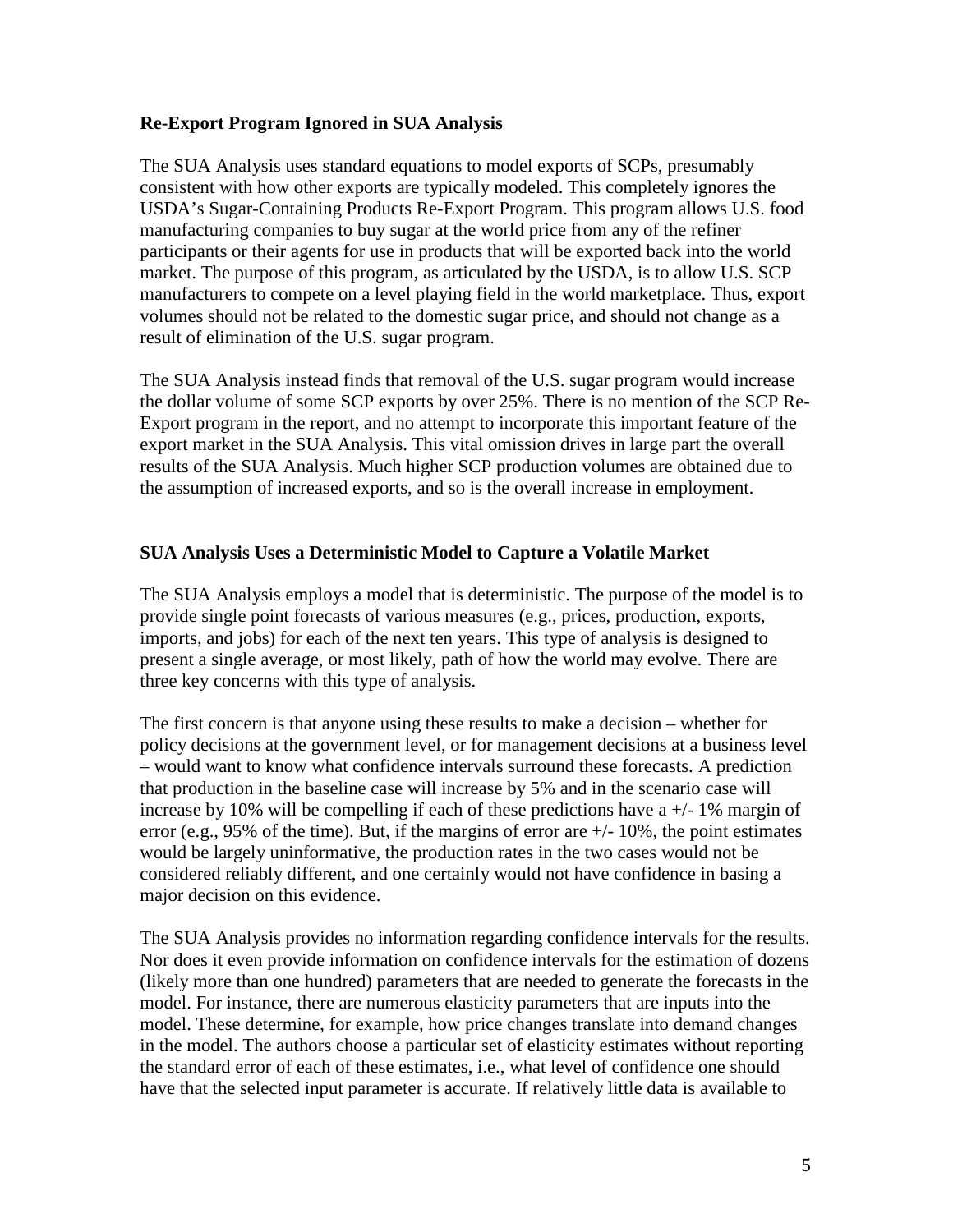estimate the elasticity parameter, and if the posited relationship that is being estimated is inaccurate (e.g., it should not be linear, or it should be based on other key factors), then estimated parameters are likely to have large standard errors (i.e., low accuracy).

A recent paper by Dr. Beghin (one of the two principal investigators of the SUA Analysis) and two co-authors (Miao, Beghin, and Jensen, "Taxing Sweets: Sweetener Input Tax or Final Consumption Tax?", 2010) indicates that the standard deviations of "own-price elasticities" (which are also used in the SUA Analysis) are in fact quite high, particularly so for sweetener products. (It should also be noted that the SUA Analysis uses a different own-price elasticity for sweeteners than in Miao, Beghin and Jensen (2010).) With a large number of input parameters in the model, each of which may be subject to significant estimation error, it is unlikely that the overall model results would be accurate, raising questions about the robustness of the model.

It should also be noted that the model used for the SUA Analysis has not been validated for accuracy through some form of back testing. One way in which such validation is conducted in practice is to estimate parameters of the model using one subset of historical data, and then to apply the model to see how well it would have predicted the remaining years of historical data. Such validation provides greater confidence that the model is capable of fitting the data properly. As discussed later in this commentary, there is already indication that the model may not have strong predictive ability even one year into the future.

A second key concern with using a deterministic model is that it does not capture the potentially important effects of volatility on the action of various agents in the model. More volatile input and output prices discourage investment, and increase a business's cost of capital. Yet, volatility is not captured in the SUA Analysis. This masks an important factor that needs to be considered regarding the elimination of the U.S. sugar program. The world sugar market exposes growers, processors and SCP companies to significantly higher volatility. The resulting downward pressure on production, employment and value creation for businesses are missing from the SUA model, and would have important offsetting effects to the potential benefits claimed from elimination of the U.S. sugar program. Chatenay (2012) identifies higher price and supply volatility as important negative consequences of the change in EU sugar policy in 2006.

The third important concern with the deterministic nature of the SUA Analysis is more subtle than the previous two. By focusing on point forecasts, the decisions made by businesses – such as production volumes or employment – may differ significantly from the average decisions or quantities based on a broader set of possible outcomes. The production quantity in three years based on an expected forecast of the price in three years may end up being quite different than the average production quantity in three years based on a distribution of possible price outcomes at that time.

Consider the following simple example to illustrate this point. Imagine that a company is expecting the profit margin on its product in five years to be on average the same as it is today. As a result, it expects to produce the same volume of the product in five years as it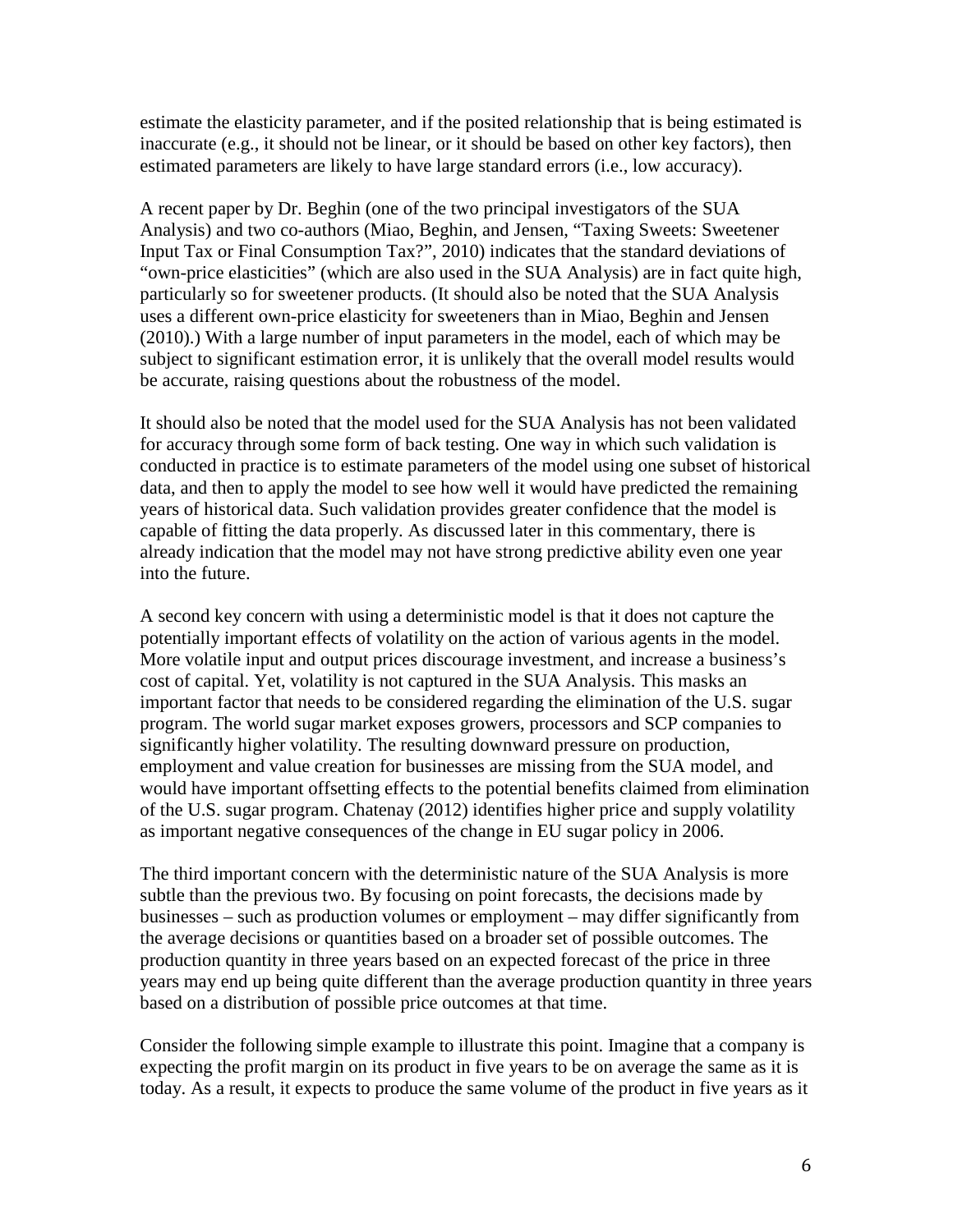does today, which let's say is 80 units. However, consider that the average margin actually reflects a 50% chance of the margin going to zero and a 50% chance of the margin doubling. In the former case, a zero margin may result in the company being driven to bankruptcy, and thus output quantity would be zero. In the latter case, the company may be able to increase its output somewhat to take advantage of the much higher margin, but it will likely not double its output, particularly since it may face capacity constraints. Let's assume it increases its production quantity to 100 units. As a result, the average quantity produced across these two margin scenarios will be 50 (i.e., 50% times zero plus 50% times 100). This is much lower than the quantity that would be produced assuming the average price (80 units). This type of non-linearity (convexity) is common in practice and can have a significant effect on measuring future predicted values. Unfortunately, it cannot be captured in the SUA Analysis given the simpler deterministic approach in that model.

Uncertainties surround each component of the SUA Analysis, yet are not captured by the model. Shocks to even one variable can have a profound effect on the overall system. A recent example is the effect of the sharp appreciation of the Brazilian real. This exchange rate shock has significantly increased the cost of production of the world's largest sugar producer. This has resulted in a large upward pressure on sugar prices throughout the world. These types of shocks can have profound disruptive effects on the entire sugar market - on prices, production, trade and employment – and yet are missed by focusing on a deterministic model.

# **SUA Analysis Based on a Frictionless World**

Another important oversimplification embedded in the SUA Analysis is that the U.S. and world sugar markets would move relatively seamlessly from the current equilibrium to a new equilibrium with the existing U.S. sugar program removed. Supply and demand curves will shift and prices and quantities will ride down these curves to the new equilibrium. However, in reality, there are many significant transaction costs that can create stickiness or discontinuities in decisions and market behavior.

As mentioned earlier, small changes in material costs are unlikely to be passed through directly to consumers through lower prices. The term "menu costs" is used in economics, based on the idea that for a restaurant, for example, changing prices would require bearing costs associated with reprinting a menu. This is used as a metaphor for the many significant costs involved with deciding on pricing changes and implementing those changes. The stickiness due to menu costs and other frictions helps to explain why lower production costs often translate into higher profit for a company rather than lower prices for consumers.

In other cases, frictions can lead to discontinuities that are not captured in the model. For instance, the SUA Analysis predicts that after elimination of the U.S. sugar program, sugarcane producers will sustain losses for consecutive years. As will be discussed below, this is under an optimistic assumption that world sugar prices will remain at high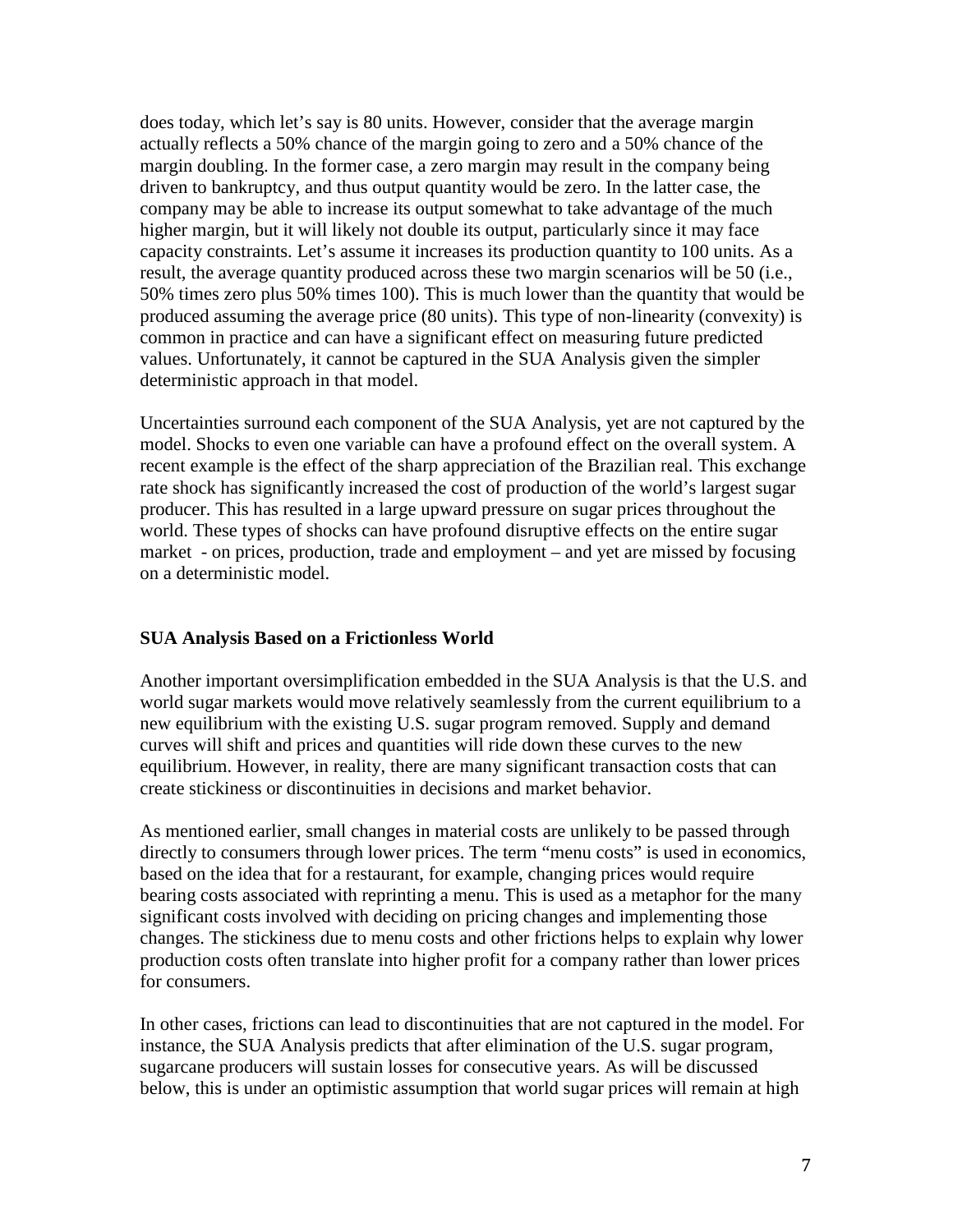levels. In fact, sugar producers' losses would be much higher based on long-term average prices. Given the frictions that exist in financial markets, sustained losses would likely lead to a sharp increase in the cost of capital (e.g., loan interest rates) or the inability to access credit. Thus, these short-term losses would likely lead to a large number of business failures. Jobs will be lost as plant closures and bankruptcies occur. Furthermore, plants won't easily re-open and jobs won't readily re-emerge even when output prices increase once again – another result of stickiness in markets. These business realities are in sharp contrast to results from the SUA Analysis that indicate that despite sustaining losses, production will decrease only moderately. The lessons learned from the recent policy regime shift in Europe, as detailed in Chatenay (2012), indicate that massive shutdowns and layoffs in the sugar industry are likely with an abrupt change in sugar policy.

#### **SUA Analysis Anchored on an Anomalous Starting Point**

It appears from the description of the SUA model that many of the input parameters are estimated using recent data through 2011, though some parameters are based on the latest available data, which may have been less recent, such as 2007 for the variable cost of production. It is important to note that the period since 2009 has been quite anomalous when compared to the behavior of sugar markets over the past two decades. Using this anomalous period as a starting point for the SUA Analysis may lead to projections that will deviate significantly from what will be observed in the future.

The market is in fact already heading in a direction that diverges considerably from the model's predictions. For 2012, the SUA Analysis predicts that the World Sugar Price (ICE contract #11) would be 21.78, while the N.Y. spot raw sugar price (ICE contract #14) would be 38.86, indicating a spread of a little more than 17 cents (all figures are cents per pound). The most recent figures reported online at the USDA's Sugar and Sweeteners Yearbook Tables (for July 2012) are 22.76 (world) and 28.68 (U.S.), for a spread of a little less than 6 cents. By using trends and levels that rely heavily on the recent anomalous period in the sugar market, the SUA Analysis provides inaccurate predictions even for the first year of its projections.

Consider also the processing margins for beet and cane sugar. The baseline projection for beet processing margins is that they will be 33-35 cents per pound for the next ten years (page 47), and the cane processing margins will be 14-15 cents per pound. These appear to be heavily based on recent margins of 33 cents and 14 cents (respectively) during the 2009/10 marketing year. However, margins in the first two years shown (2006/07 and 2007/08) were 10 and 15 cents for beet processing, and 3 and 7 cents for cane processing, less than half the projected margins. The processing margins are assumed to drop by 20 cents (beet) and 9 cents (cane) for the scenario case where the U.S. sugar program is removed. These margin drops would result in negative margins for processors if applied to the more normal processing margins at the beginning of the study period rather than the most recent margins. In other words, the differentials between the baseline and scenario cases are being overstated in such a way as to magnify purported gains from